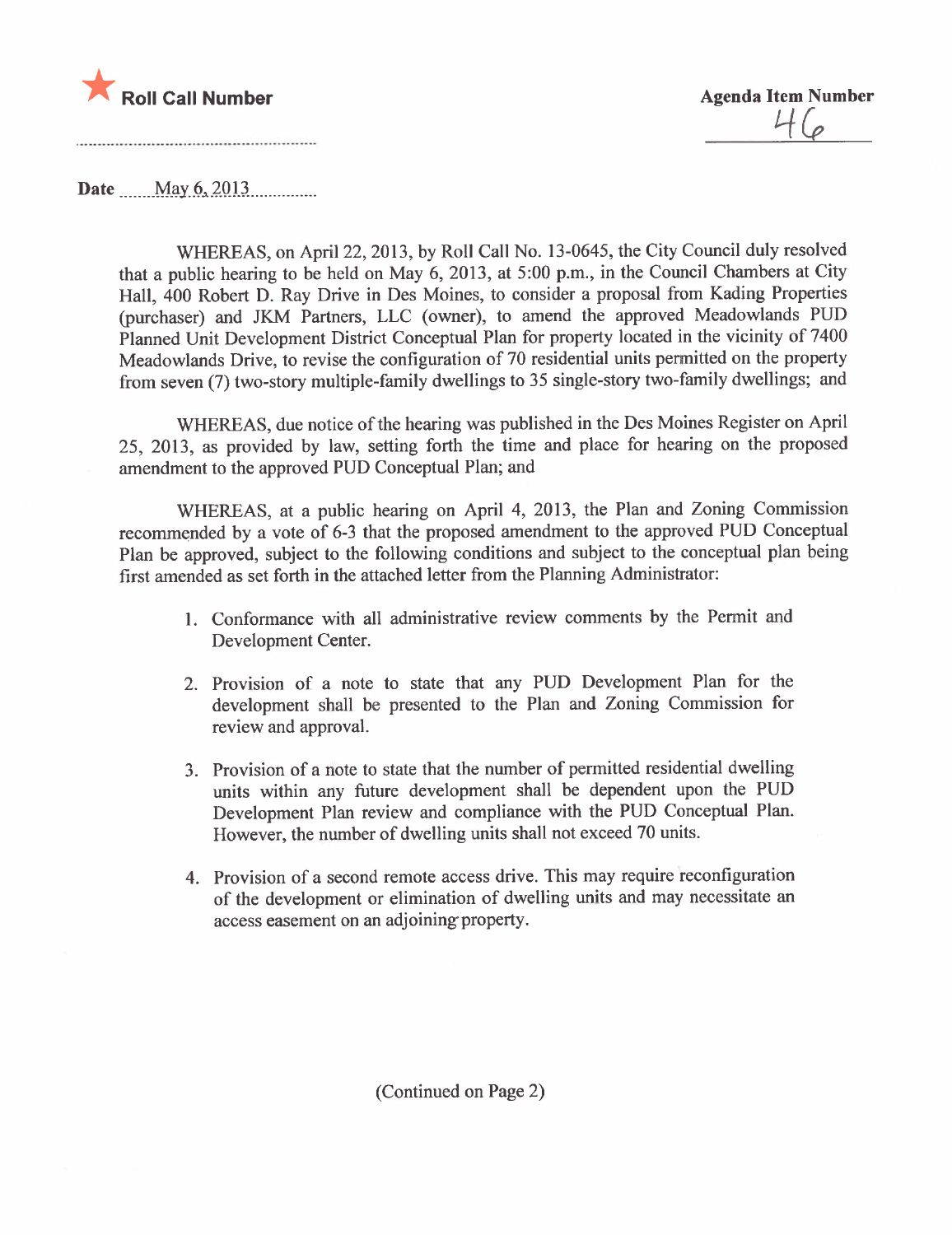

 $\Box \varphi$ 

Date  $\frac{May\ 6, 2013...}{\dots}$ 

-2-

- 5. Provision of two additional building designs with varying massing, which could include either a porch element on the front of the unit or a gabled bumpout on the rear of the unit. The facades of these building designs should also include stone materials in amounts comparable to the submitted elevations. The elevations for the additional building designs shall be approved by the Planning Administrator.
- 6. Revision of Unit Types "E" and "E-2" to include a stone wainscoat on the front facades to match that on Unit Type "G".
- 7. Provision of a note to state that all lap siding shall be cement board, wood, or engineered wood with a minimum 50-year warranty.
- 8. Provision of a note to state that all windows within portions of the façade sided with lap siding shall include a minimum 4-inch wide trim board that is painted a different color than the lap siding.
- 9. Provision of a note to state that all dwelling units shall have architecturaltype asphalt shingles.
- 10. Provision of a note to state there would be at least 10 feet of separation between the side facades of buildings and at least 25 feet of separation between rear facades of the buildings.
- 11. The "private park area" shall be relocated to be near the front of the development and shall include a children's play feature and a basketball court. The placement of this "private park area" to a more appropriate location may require the elimination or the shifting of dwelling units.
- 12. Provision of a note to state that foundation plantings shall be provided around each dwelling unit.

(Continued on Page 3)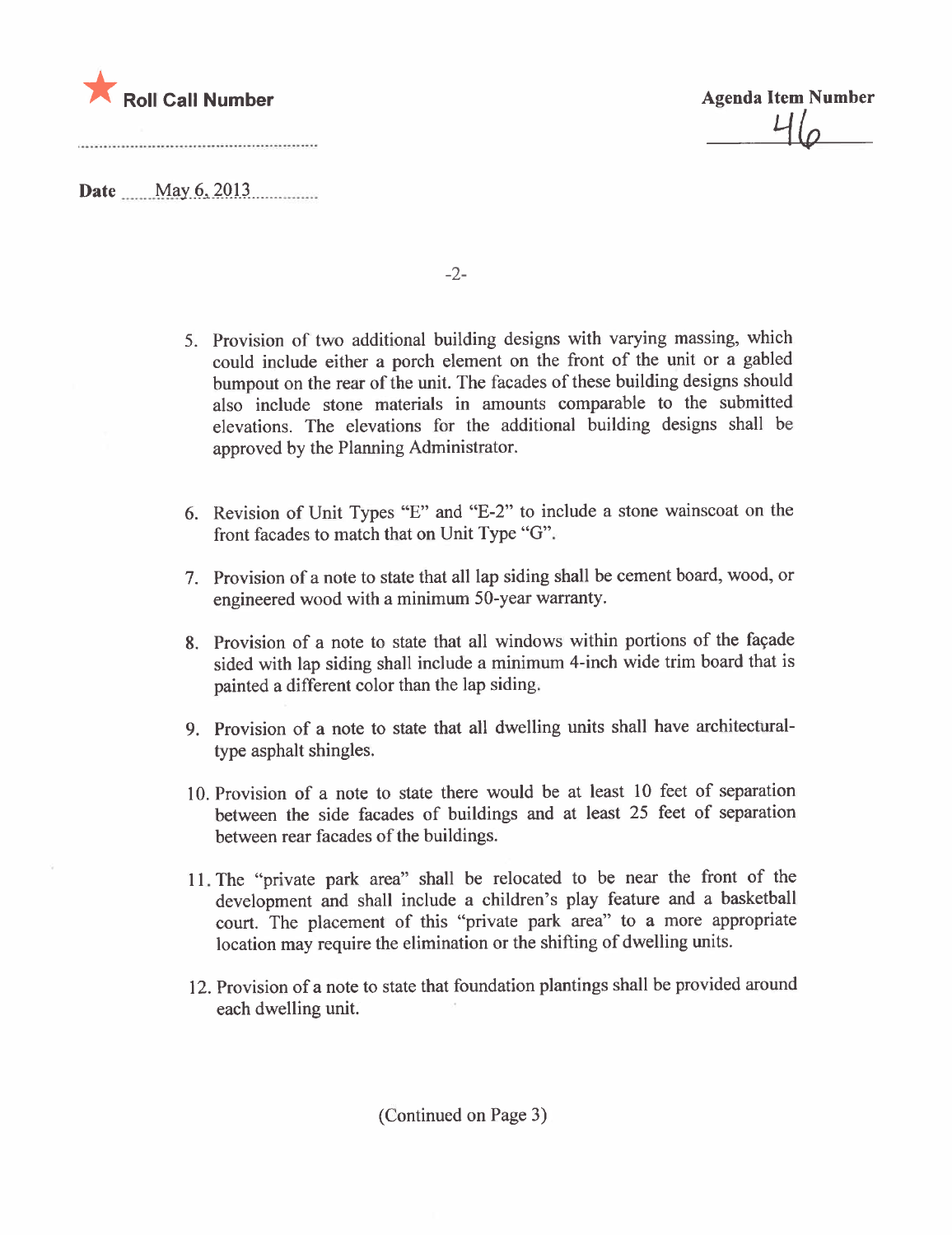

 $\overline{\mathcal{L}}$ 

 $\textbf{Date}$   $\text{May } 6, 2013$ 

13. The Conceptual Plan shall provide a brief discussion of the proposed storm water management plan practices to the satisfaction of the Permit & Development Center's Engineering staff

-3-

- 14. The Conceptual Plan shall provide a brief discussion of the proposed sanitary sewer connection to the satisfaction of the Permit & Development Center's Engineering staff.
- 15. Provision of a note to state that any refuse collection container enclosure shall be constructed with masonry walls to match the development and steel gate.
- 16. The Legal Description shall be corrected on the PUD Conceptual Plan.
- 17. Provision of a note to reflect the  $7<sup>th</sup>$  Conceptual Plan Amendment that was approved administratively on May 13,2009.
- 18. The applicant shall provide on-site management and video surveillance equipment.

WHEREAS, in accordance with the published notice those interested in the proposed amendment to the approved PUD Conceptual Plan, both for and against, have been given opportunity to be heard with respect thereto and have presented their views to the City CounciL.

(Continued on Page 4)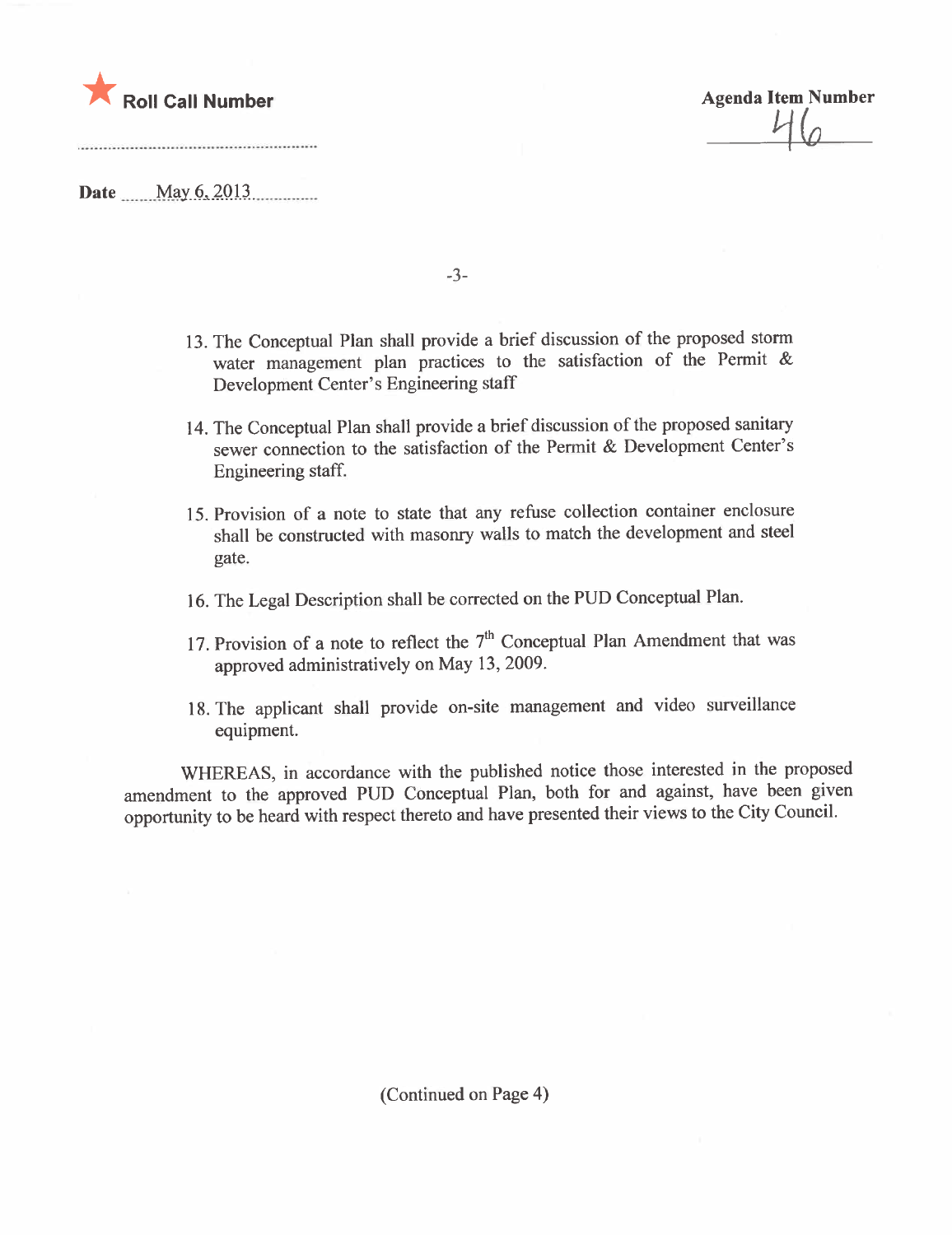

<u>46</u>

Date \_\_\_ May 6, 2013

-4-

NOW, THEREFORE, BE IT RESOLVED by the City Council of the City of Des Moines, Iowa, as follows:

1. Upon due consideration of the facts, statements of interested persons and arguments of counsel, the objections to the proposed amendments to the approved PUD Conceptual Plan for the property in the vicinity of 7400 Meadowlands Drive, and more specifically described below, are hereby overruled and the hearing is closed.

Lots 1, 2, 3, B, C, The Meadowlands Plat 1, an Official Plat and Lots 1, 2, 3, 4, 5, A, B, The Meadowlands Plat 2, an Official Plat, all now included in and forming a part of the City of Des Moines, Polk County, Iowa.

2. The proposed amended PUD Conceptual Plan is hereby found to be in conformance with the Des Moines 2020 Community Character Land Use Plan, subject to the conditions identified above.

3. The amended PUD Conceptual Plan for the Property described above, which is on file in the Community Development Department, is hereby APPROVED, subject to the plan being first amended to satisfy the conditions recommended by the Plan and Zoning Commission as set forth in the attached letter from the Planning Administrator, and subject to approval of such amendments by the Community Development Director.

> $\text{MOVED by}$  to adopt and to  $\text{loop}$  and to  $\text{loop}$ approve the proposed amendment to the PUD Conceptual Plan.

FORM APPROVED:

Michael F. Kelley, Assistant City Attorney

| <b>COUNCIL ACTION</b> | <b>YEAS</b> | <b>NAYS</b> | <b>PASS</b> | <b>ABSENT</b>   | <b>CERTIFICATE</b>                                                                                                                                    |  |  |  |  |  |
|-----------------------|-------------|-------------|-------------|-----------------|-------------------------------------------------------------------------------------------------------------------------------------------------------|--|--|--|--|--|
| <b>COWNIE</b>         |             |             |             |                 |                                                                                                                                                       |  |  |  |  |  |
| <b>COLEMAN</b>        |             |             |             |                 | I, DIANE RAUH, City Clerk of said City hereby<br>certify that at a meeting of the City Council of<br>said City of Des Moines, held on the above date, |  |  |  |  |  |
| <b>GRIESS</b>         |             |             |             |                 |                                                                                                                                                       |  |  |  |  |  |
| <b>HENSLEY</b>        |             |             |             |                 | among other proceedings the above was adopted.                                                                                                        |  |  |  |  |  |
| <b>MAHAFFEY</b>       |             |             |             |                 |                                                                                                                                                       |  |  |  |  |  |
| <b>MEYER</b>          |             |             |             |                 | IN WITNESS WHEREOF, I have hereunto set my<br>hand and affixed my seal the day and year first                                                         |  |  |  |  |  |
| <b>MOORE</b>          |             |             |             |                 | above written.                                                                                                                                        |  |  |  |  |  |
| <b>TOTAL</b>          |             |             |             |                 |                                                                                                                                                       |  |  |  |  |  |
| <b>MOTION CARRIED</b> |             |             |             | <b>APPROVED</b> |                                                                                                                                                       |  |  |  |  |  |
|                       |             |             |             |                 |                                                                                                                                                       |  |  |  |  |  |
|                       |             |             |             | <b>Mayor</b>    | <b>City Clerk</b>                                                                                                                                     |  |  |  |  |  |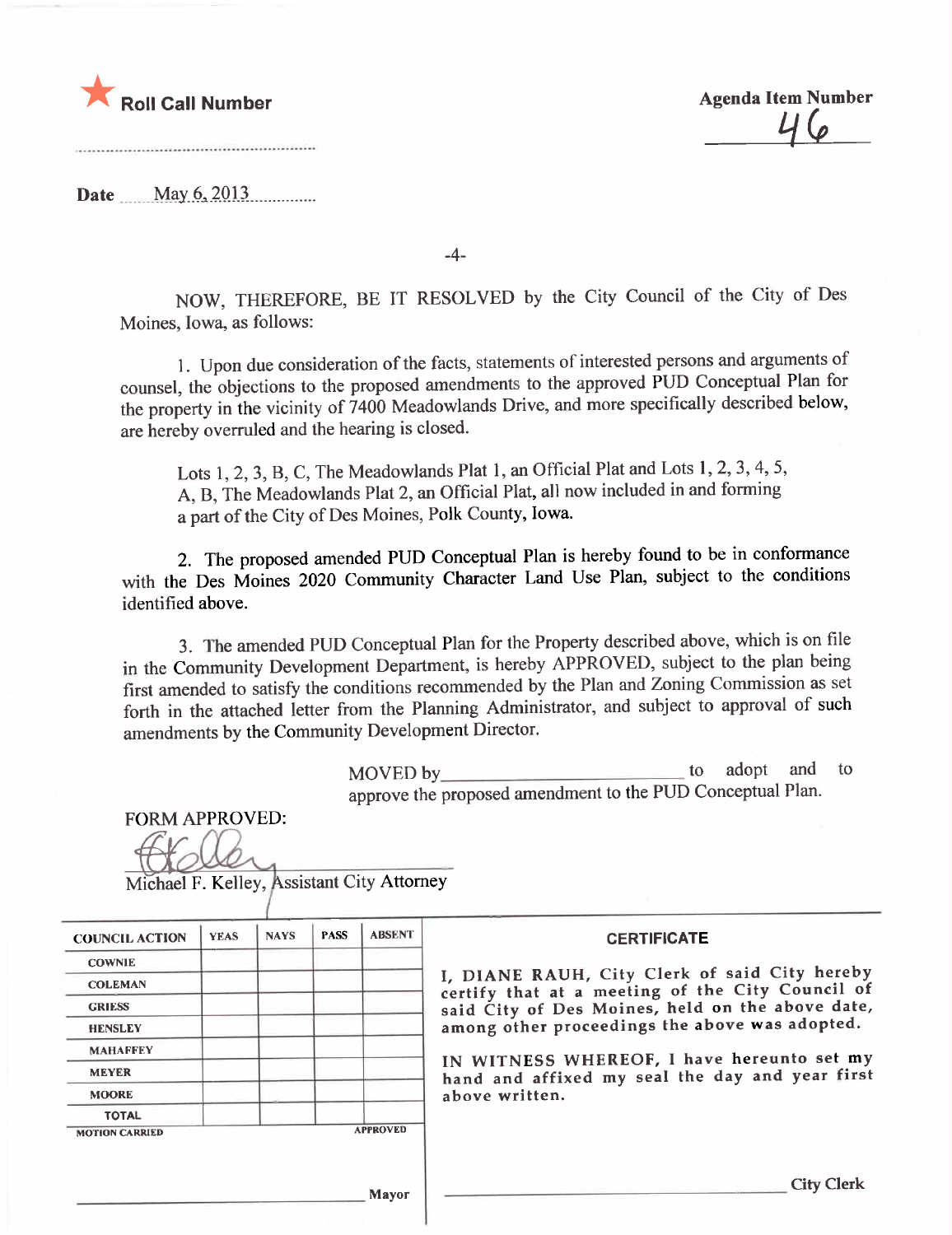April 15, 2013

| Date         |    |  |
|--------------|----|--|
| Agenda Item. | 46 |  |
| Roll Call #  |    |  |

Honorable Mayor and City Council City of Des Moines, Iowa

Members:

Communication from the City Plan and Zoning Commission advising that at their meeting held April 4, 2013, the following action was taken regarding a request from Kading Properties (purchaser) represented by Karie Ramsey (officer) to amend the Meadowlands PUD Conceptual Plan for property located at 7400 Meadowlands Drive.

# COMMISSION RECOMMENDATION:

After public hearing, the members voted 6-3 as follows:

| <b>Commission Action:</b> | Yes | <b>Nays</b> | Pass | Absent |
|---------------------------|-----|-------------|------|--------|
| <b>Dory Briles</b>        | Χ   |             |      |        |
| JoAnne Corigliano         | Χ   |             |      |        |
| <b>Shirley Daniels</b>    | X   |             |      |        |
| <b>Jacqueline Easley</b>  |     |             |      | Χ      |
| <b>Tim Fitzgerald</b>     | Χ   |             |      |        |
| <b>Dann Flaherty</b>      |     | X           |      |        |
| John "Jack" Hilmes        | Χ   |             |      |        |
| <b>Ted Irvine</b>         |     |             |      | Χ      |
| Greg Jones                | X   |             |      |        |
| <b>William Page</b>       |     | X           |      |        |
| <b>Christine Pardee</b>   |     | X           |      |        |
| <b>Mike Simonson</b>      |     |             |      | Χ      |
| <b>CJ Stephens</b>        |     |             |      | Χ      |
| Vicki Stogdill            |     |             |      | Χ      |
| <b>Greg Wattier</b>       |     |             |      | Χ      |
|                           |     |             |      |        |

**APPROVAL** of the proposed  $8<sup>th</sup>$  Amendment to the Meadowlands "PUD" Conceptual Plan, subject to the following revisions: (ZON2013-00033) Conceptual Plan, subject to the following revisions:

- 1. Conformance with all administrative review comments by the Permit and Development Center. i
- 2. Provision of a note to state that any PUD Development Plan for the development shall be presented to the Plan and Zoning Commission for review and approvaL.
- 3. Provision of a note to state that the number of permitted residential dwelling units within any future development shall be dependent upon the PUD Development Plan review and compliance with the PUD Conceptual Plan. However, the number of dwelling units shall not exceed 70 units.



ARMORY BUILDING 602 ROBERT D. RAY DRIVE DES MOINES, IOWA 50309-1881 (515) 283-4182

> ALL-AMERICA CITY 1949,1976,1981 2003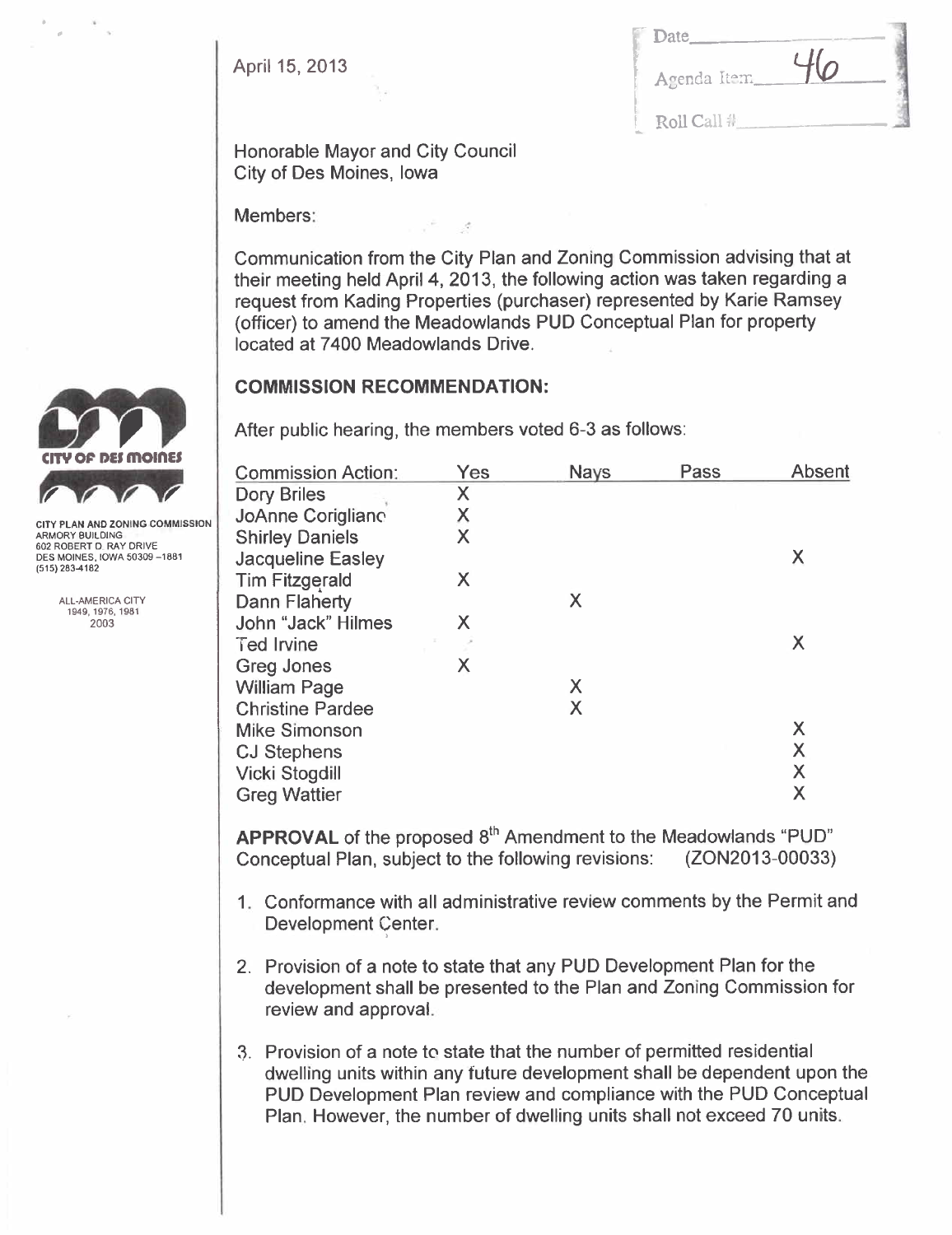- 4. Provision of a second remote access drive. This may require reconfiguration of the development or elimination of dwelling units and may necessitate an access easement on an adjoining property.
- 5. Provision of two additional building designs with varying massing, which could include either a porch element on the front of the unit or a gabled bumpout on the rear of the unit. The facades of these building designs should also include stone materials in amounts comparable to the submitted elevations. The elevations for the additional building designs shall be approved by the Planning Administrator.
- 6. Revision of Unit Types "E" and "E-2" to include a stone wainscoat on the front facades to match that on Unit Type "G".
- 7. Provision of a note to state that all lap siding shall be cement board, wood, or engineered wood with a minimum 50-year warranty.
- 8. Provision of a note to state that all windows within portions of the façade sided with lap siding shall include a minimum 4-inch wide trim board that is painted a different color than the lap siding.
- 9. Provision of a note to state that all dwelling units shall have architectural-type asphalt shingles.
- 10. Provision of a note to state there would be at least 10 feet of separation between the side facades of buildings and at least 25 feet of separation between rear facades of the buildings.
- 11. The "private park area" shall be relocated to be near the front of the development and shall include a children's play feature and a basketball court. The placement of this "private park area" to a more appropriate location may require the elimination or the shifting of dwelling units.
- 12. Provision of a note to state that foundation plantings shall be provided around each dwelling unit.
- 13. The Conceptual Plan shall provide a brief discussion of the proposed storm water management plan practices to the satisfaction of the Permit & Development Center's Engineering staff '
- 14. The Conceptual Plan shall provide a brief discussion of the proposed sanitary sewer connection to the satisfaction of the Permit & Development Center's Engineering staff.
- 15. Provision of a note to state that any refuse collection container enclosure shall be constructed with masonry walls to match the development and steel gate.
- 16. The Legal Description shall be corrected on the PUD Conceptual Plan.
- 17. Provision of a note to reflect the  $7<sup>th</sup>$  Conceptual Plan Amendment that was approved administratively on May 13, 2009.
- 18. The applicant shall provide on-site management and video surveillance equipment.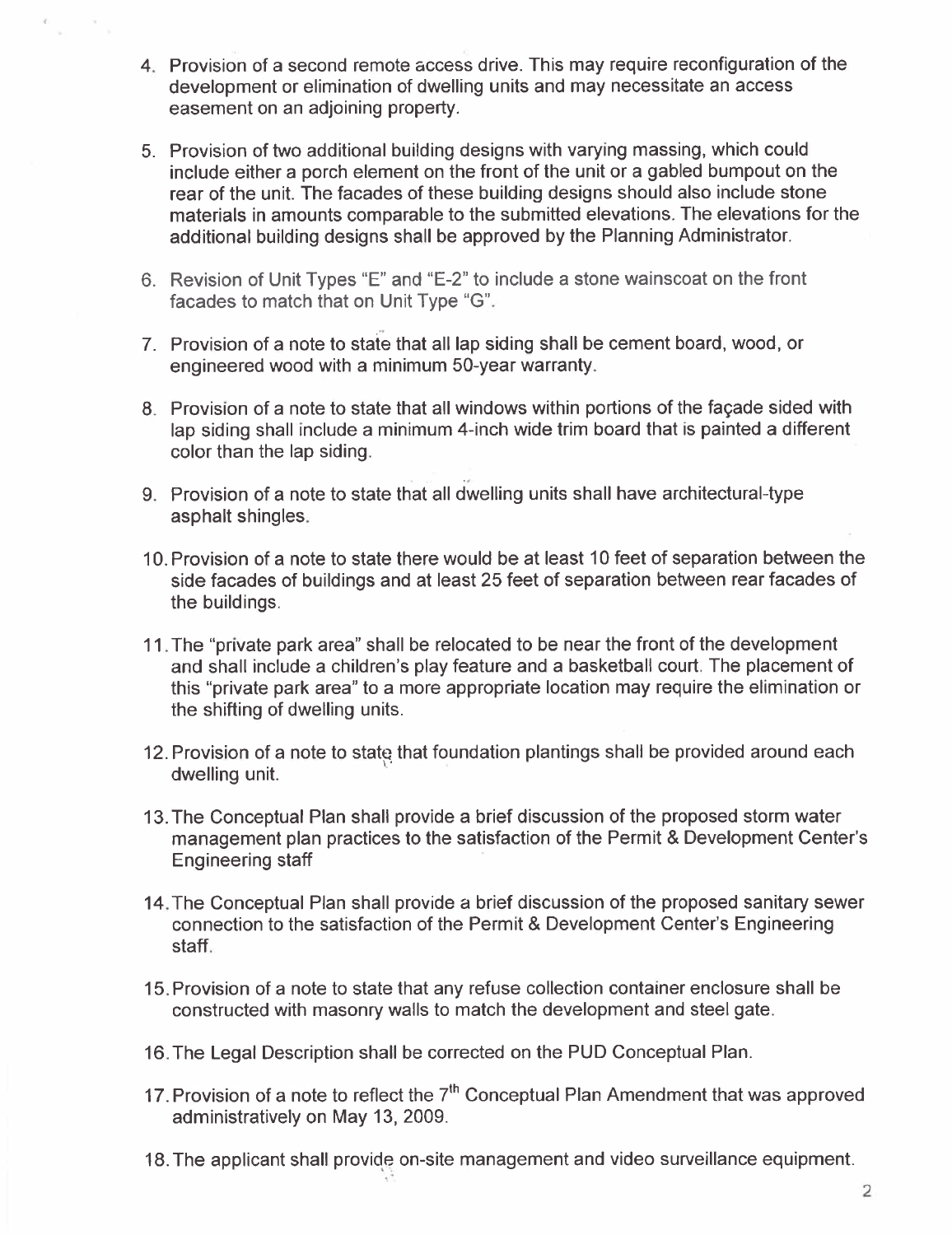# STAFF RECOMMENDATION TO THE P&Z COMMISSION

Staff recommends approval of the proposed 8<sup>th</sup> Amendment to the Meadowlands "PUD" Conceptual Plan, subject to the following revisions:

- 1. Conformance with all administrative review comments by the Permit and Development Center.
- 2. Provision of a note to state that any PUD Development Plan for the development shall be presented to the Plan and Zoning Commission for review and approvaL.
- 3. Provision of a note to state that the number of permitted residential dwelling units within any future development shall be dependent upon the PUD Development Plan review and compliance with the PUD Conceptual Plan. However, the number of dwelling units shall not exceed 70 units.
- 4. Provision of a second remote access drive. This may require reconfiguration of the development or elimination of dwelling units and may necessitate an access easement on an adjoining property.
- 5. Provision of two additional building designs with varying massing, which could include either a porch element on the front of the unit or a gabled bumpout on the rear of the unit. The facades of these building designs should also include stone materials in amounts comparable to the submitted elevations. The elevations for the additional building designs shall be approved by the Planning Administrator.
- 6. Revision of Unit Types "E" and "E-2" to include a stone wainscoat on the front facades to match that on Unit Type "G".
- 7. Provision of a note to state that all lap siding shall be cement board, wood, or engineered wood with a minimum  $50$ -year warranty.
- 8. Provision of a note to state that all windows within portions of the façade sided with lap siding shall include a minimum 4-inch wide trim board that is painted a different color than the lap siding.
- 9. Provision of a note to state that all dwelling units shall have architectural-type asphalt shingles.
- 10. Provision of a note to state there would be at least 10 feet of separation between the side facades of buildings and at least 25 feet of separation between rear facades of the buildings.
- 11. The "private park area" shall be relocated to be near the front of the development and shall include a children's play feature and a basketball court. The placement of this "private park area" to a more appropriate location may require the elimination or the shifting of dwelling units.
- 12. Provision of a note to state that foundation plantings shall be provided around each dwelling unit. s X S

3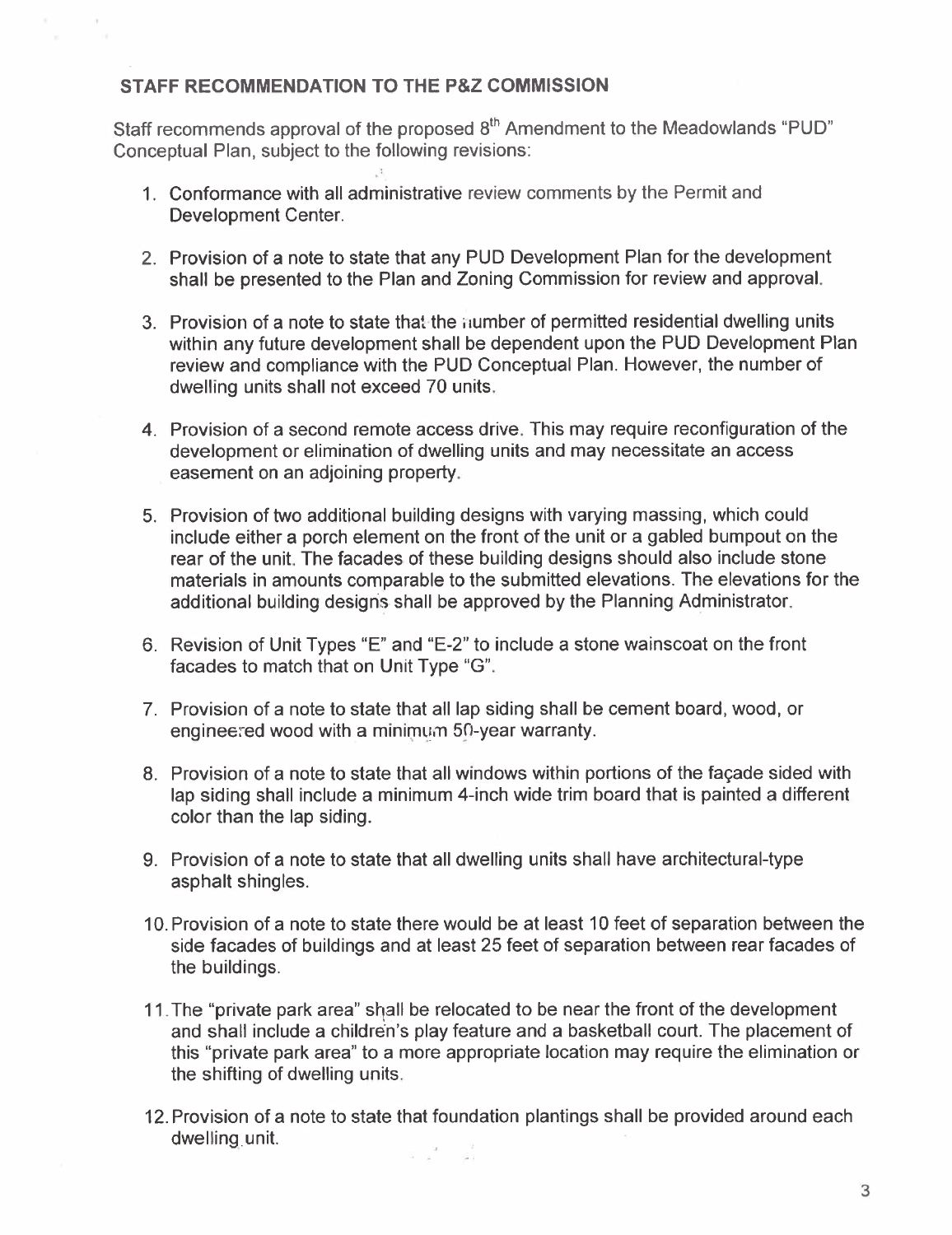- 13. The Conceptual Plan shall provide a brief discussion of the proposed storm water management plan practices to the satisfaction of the Permit & Development Center's Engineering staff
- 14. The Conceptual Plan shall provide a brief discussion of the proposed sanitary sewer connection to the satisfaction of the Permit & Development Center's Engineering staff.
- 15. Provision of a note to state that any refuse collection container enclosure shall be constructed with masonry walls to match the development and steel gate.
- 16. The Legal Description shall be corrected on the PUD Conceptual Plan.
- 17. Provision of a note to reflect the  $7<sup>th</sup>$  Conceptual Plan Amendment that was approved administratively on May 13, 2009.

Written Responses 7 In Favor 28 In Opposition

# STAFF REPORT

#### i. GENERAL INFORMATION

1. Purpose of Request: The proposed amendment would allow "Parcel 6" of the Meadowlands PUD Conceptual Plan to be developed with 70 dwelling units within 35, 1-story, 2-unit (duplex) structures. The PUD Conceptual Plan currently allows this parcel to be developed with 70 dwelling units within 7 separate two-story structures. 70 dwelling units on 7.21 acres represents a density of 10.3 dwelling units per acre.

The development would be accessed by a drive approach from the roundabout within Meadowlands Drive. The units would all front a private access road circling through the development. Each dwelling unit would have two (2) parking spaces in front of each unit, as well as an attached garage space.

As noted in this Staff Report, staff is recommending conditions of approval that could potentially alter the layout of. the development. Therefore, staff recommends that any PUD Development Plan (Site Plan) for the development be presented to the Plan and Zoning Commission for final review and approval. Staff also recommends provision of a note on the PUD Conceptual Plan to state that the number of permitted residential dwelling units within any future development shall be dependent upon the PUD Development Plan review and compliance with the PUD Conceptual Plan. However, the number of dwelling units shall not exceed 70 units.

- 2. Size of Site: 7.21 acres.
- 3. Existing Zoning (site): "PUD" Planned Unit Development District.
- 4. Existing Land Use (site): "Parcel 6" is currently undeveloped land.